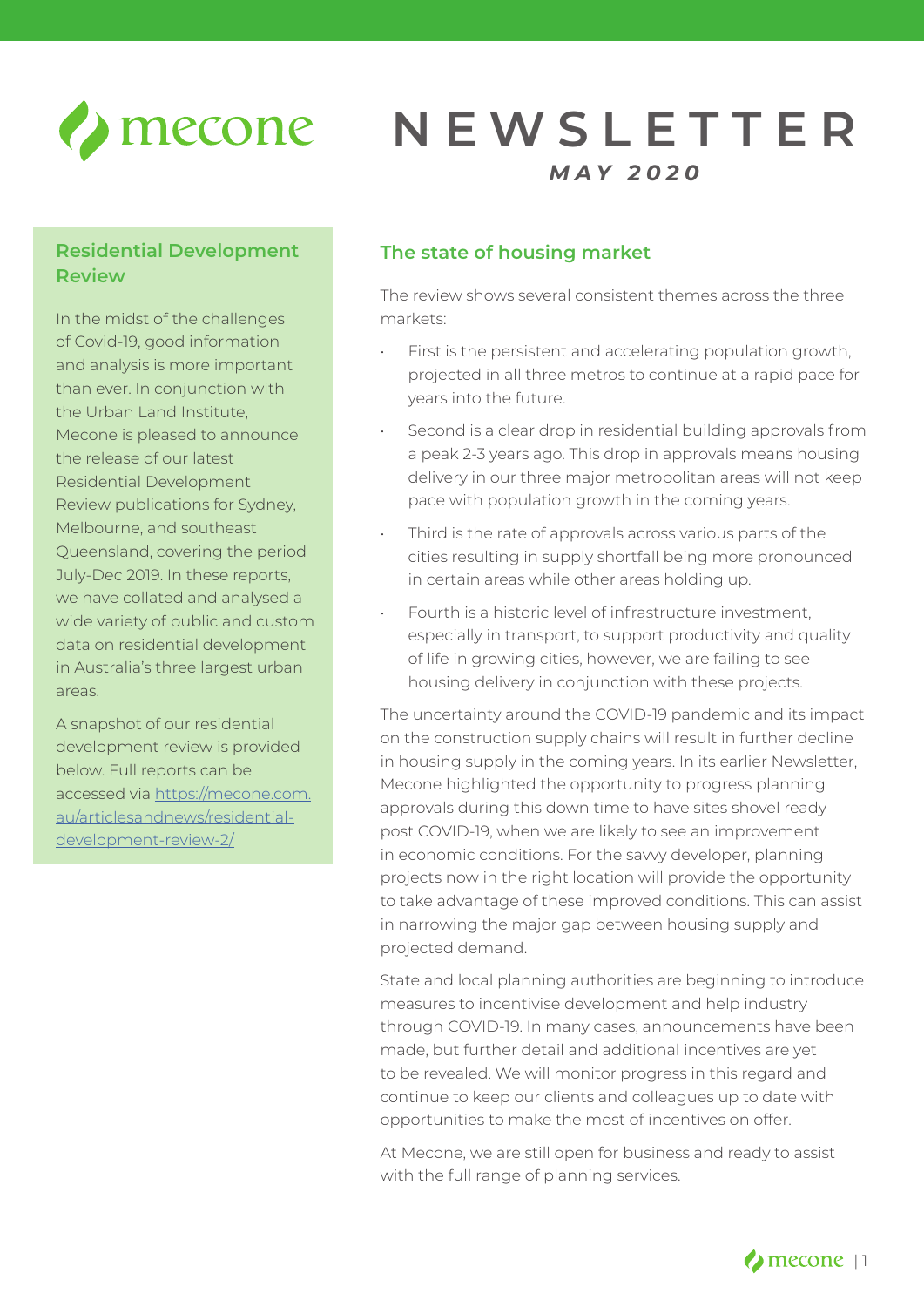### **Residential development trends in Sydney**

In Sydney, the second half of 2019 saw the sharpest decline in dwelling approvals in the last 20 years. The volume of approvals is now back to 2013 levels and is half of the 2016-17 peak. Dwelling completions, lagging 2-3 years behind approvals, are just reaching the end of their peak now. The sharp fall in approvals is now setting up a supply shortage in the next few years.

By far the most dramatic drop in dwelling approvals has come in the Eastern District. Sydney and Bayside LGAs, formerly major contributors to residential growth, both had only 300- 400 dwellings approved in 2019 H2. Parramatta and Georges River were the only LGAs with approval volumes comparable to their five-year averages. While multi-unit dwellings have experienced the steepest declines in approval activity, greenfield and detached dwellings have been less affected. Approvals for houses are down by only 25-30% from the peak, and greenfield-heavy LGAs remain among the top hotspots in the slower market.



**6-Month Period**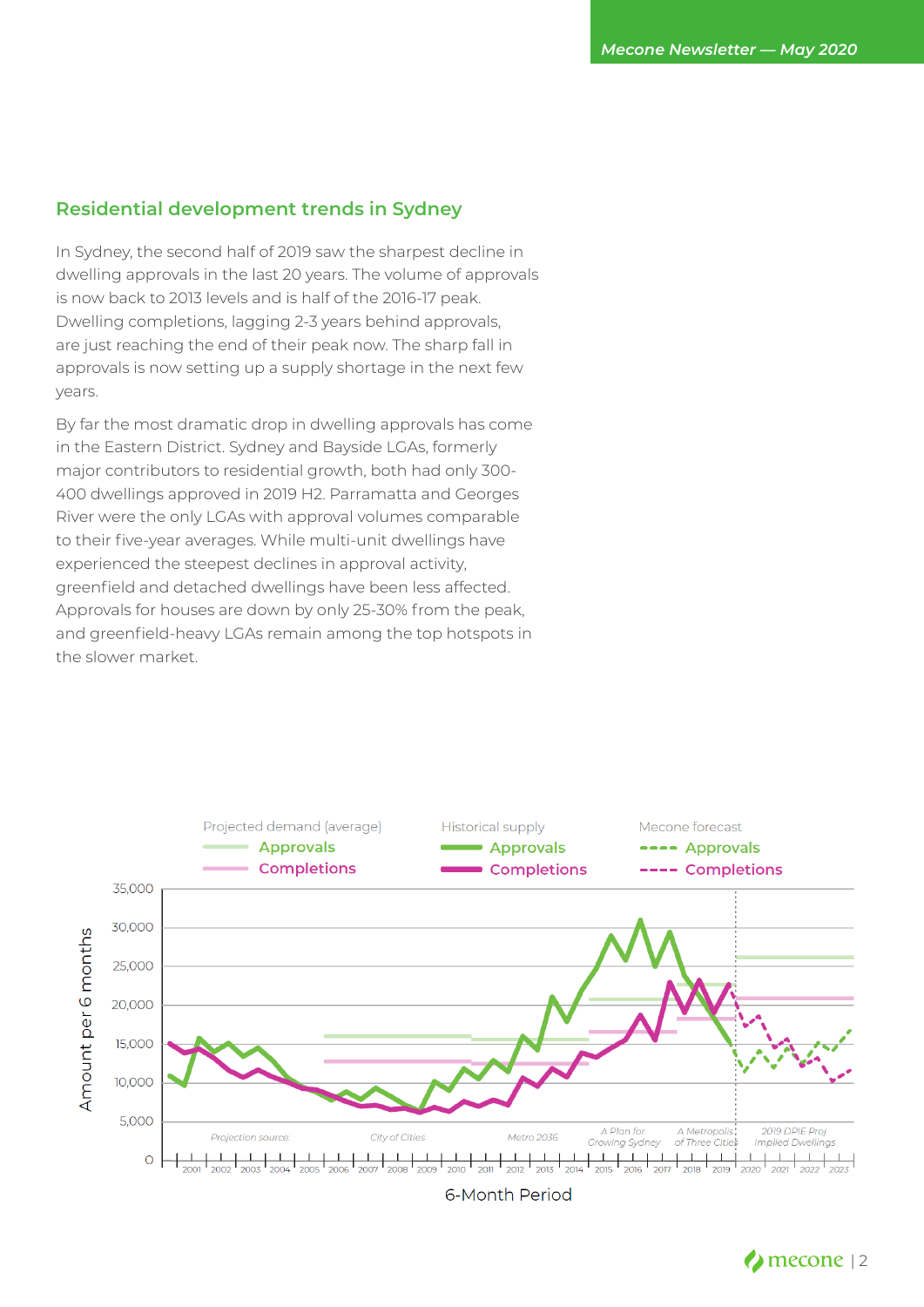## **Residential development trends in Melbourne**

Melbourne continues to be the fastest growing city in Australia, measured at 2.3% for 2018/19 (ABS ERP). The minor decline in approvals seen in 2019 is cause for concern despite not being as steep a drop as in Sydney. The total number of dwellings approved in 2019 was lower than the projected demand by over 10,000.

The growth areas have continued to produce a high proportion of new dwellings at about 42% of the metropolitan figure. Eight of the 31 metropolitan councils approved more than the five-year average in 2019 H2 compared with only three achieving that in the first half of the year. This saw above average development in the inner- and middle-ring LGAs of Maribyrnong, Brimbank, Whitehorse, Maroondah and Port Phillip.

Across the metro area, apartments now make up only about 1/3 of approved dwellings, indicating a strong reliance on lower density built forms for housing supply. The City of Melbourne continues to dominate the supply of apartments having approved 1,444 in the second half of 2019 – that is 399 lower than in the first half.



#### **Government responses to COVID-19**

Federal, State and Local Governments across Australia are focussed on assisting the community through the COVID-19 pandemic from a human health and economic perspective. All industries are impacted by the current circumstances and the planning and development sector requires support to address the trends described above, maintain viability through the pandemic, and assist in the economic recovery phase. Measures and responses are specific to our industry are beginning to emerge, through the detail is yet to be clearly articulated. It is believed that State Governments are currently working through the process improvement and stimulus ideas and their implications prior to further announcements.

Our next article will outline what has been put on the table that will assist the planning and development industry see this intense period through and be an active part of the recovery.

Be sure to contact your local Mecone State office for more information about residential development figures and the opportunities they present, and how we can assist you to progress planning for your projects.

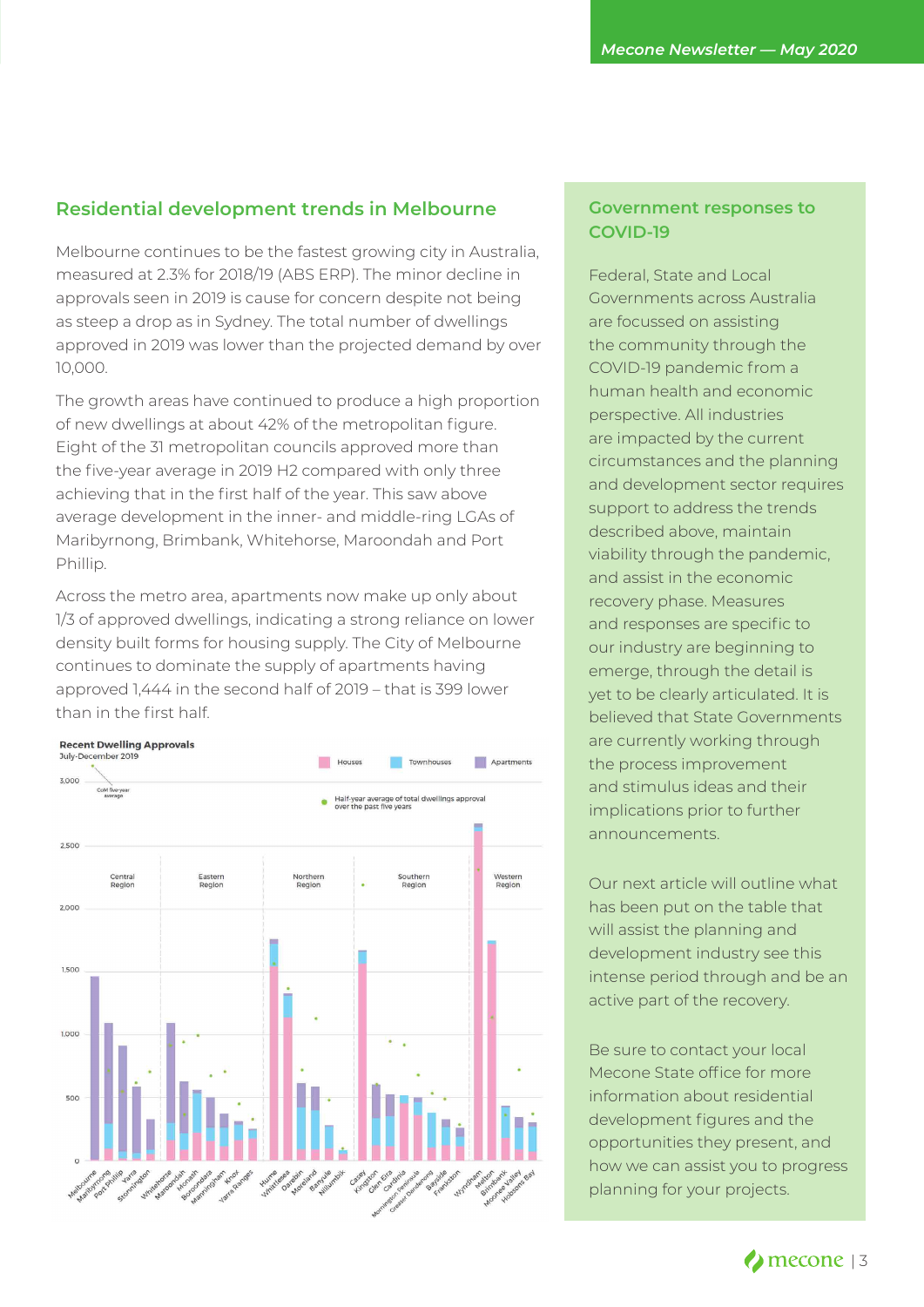### **Residential development trends in SEQ**

Across south east Queensland, dwelling approvals stayed at a depressed rate compared to the 2015 peak. The steepest drop has been seen within the Metro and South sub-regions and in attached dwellings, all down by over 50% since 2015-16. On the other hand, the North and West sub-regions have had stable approval volumes across the last five years, as have detached and semi-detached dwellings across SEQ.

Brisbane LGA saw a significant reduction in the number of semidetached dwelling approvals, down 762 approvals from the second half of 2018. This is likely due to the policy changes in Brisbane City Council restricting the delivery of townhouses. In Gold Coast LGA, as stock availability reduces for greenfield development, it is likely that the semi-detached and attached product will continue to increase in this market.

Approvals and completions across SEQ are currently at sufficient levels to meet population growth. However, the downward trend in total dwelling approvals combined with the lag in delivery of projects from the time of approval may lead to housing shortage and affordability pressures in SEQ.

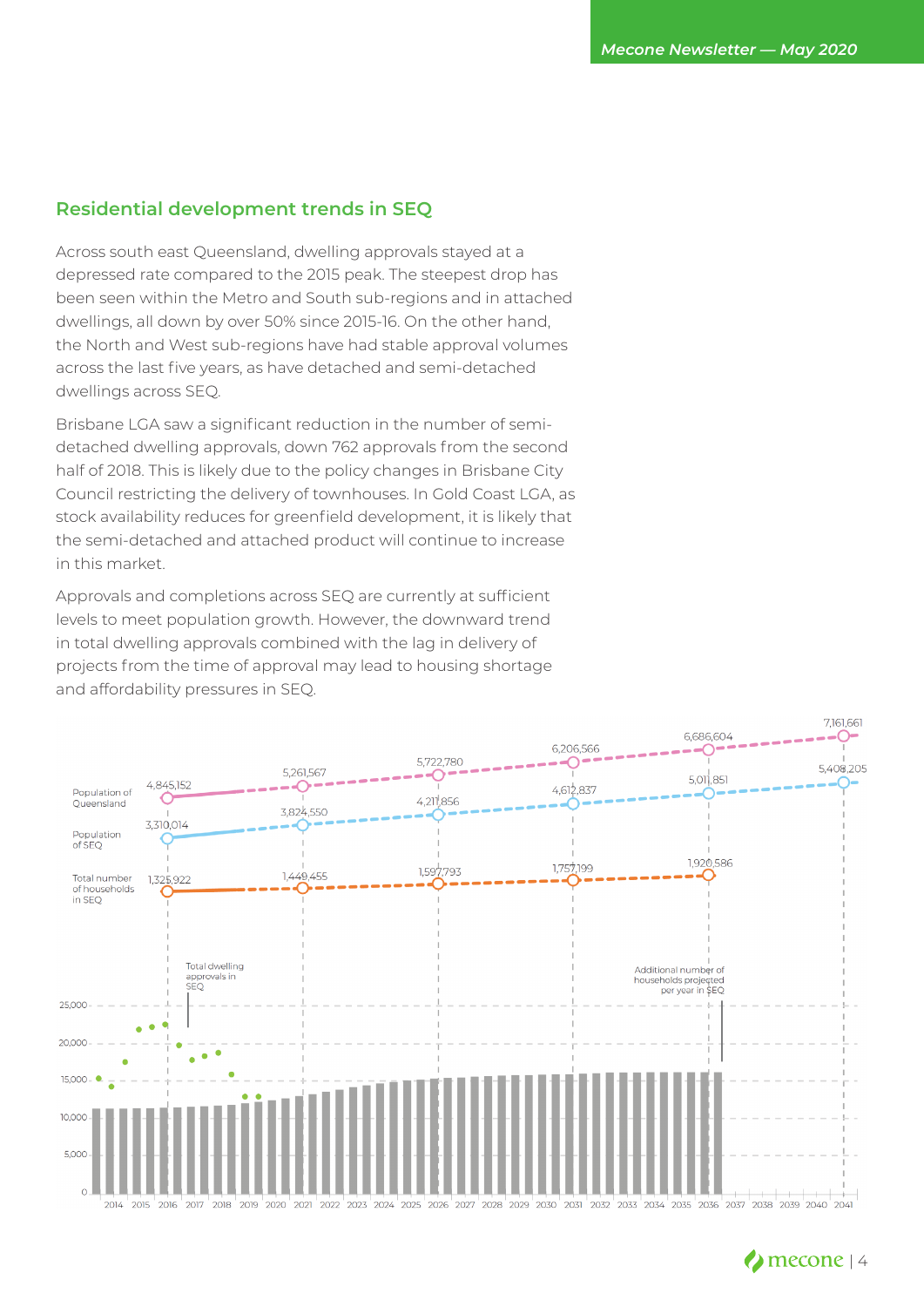### **Major infrastructure delivery**

Across the three urban areas, numerous major infrastructure projects have been planned and delivered especially in the transport space.

Sydney's infrastructure boom is well under way with several major projects about to be opened after years under construction and many more in planning. Several major projects will be finished in 2020 including Northconnex and WestConnex New M5 tunnels. Construction has started for Sydney Metro CBD & Southwest, Parramatta Light Rail Stage 1 and the Westconnex M4 to M5 Link. The Sydney Metro West alignment and station locations were confirmed in Oct 2019 and the approval process has begun. The new M12 Motorway is being planned to connect to the Western Sydney Airport.

In Melbourne, technical, planning and design work, and stakeholder consultation is well underway to inform the detailed alignment and station location options along the Suburban Rail Loop corridor. Pre-construction work on Stage One is gathering pace with geotechnical drilling underway at locations between Box Hill and Cheltenham. This program of work was planned to ramp up from early 2020 with approximately 100 boreholes to be drilled by mid-2020. Development work is progressing with initial construction works on Stage One to commence in 2022.

The planning for the Melbourne Airport Rail Link is expected to run concurrently with the Suburban Rail Loop. The Government has given the green light to progress the detailed Business Case having selected the Sunshine Route as preferred. Next step is the detailed business case for the Sunshine Route, to be completed by 2020. Construction set to commence by 2022 and will take up to nine years to complete. The Level Crossing Removal Program has reached a milestone with nearly half of the 75 crossings completed.

In SEQ, the headline project is the \$5.4 billion Cross River Rail connection involving the delivery of additional capacity into the passenger rail network of Brisbane and the creation of four new underground stations servicing the inner south, city and inner north of Brisbane. Works are well underway with site preparation occurring at Woolloongabba, Albert St, Roma St Station, Boggo Road Station, Victoria Park and Mary St.

Complementing CRR is Brisbane Metro, a highfrequency transit system serviced by a fleet of electric vehicles. The system will connect Eight Mile Plains and Roma Street, and Royal Brisbane and Women's Hospital and University of Queensland. Having secured funding and resolved a draft design, early works have commenced with completion expected in 2023.

In all three urban areas, although these major infrastructure projects are intended to support projected population growth, the statutory planning processes are not yet acting to ramp up development in areas served by the projects. Targeting these areas for uplift and additional economic activity would be beneficial both to help pay the costs of the projects and to concentrate development in areas well-served by transport.